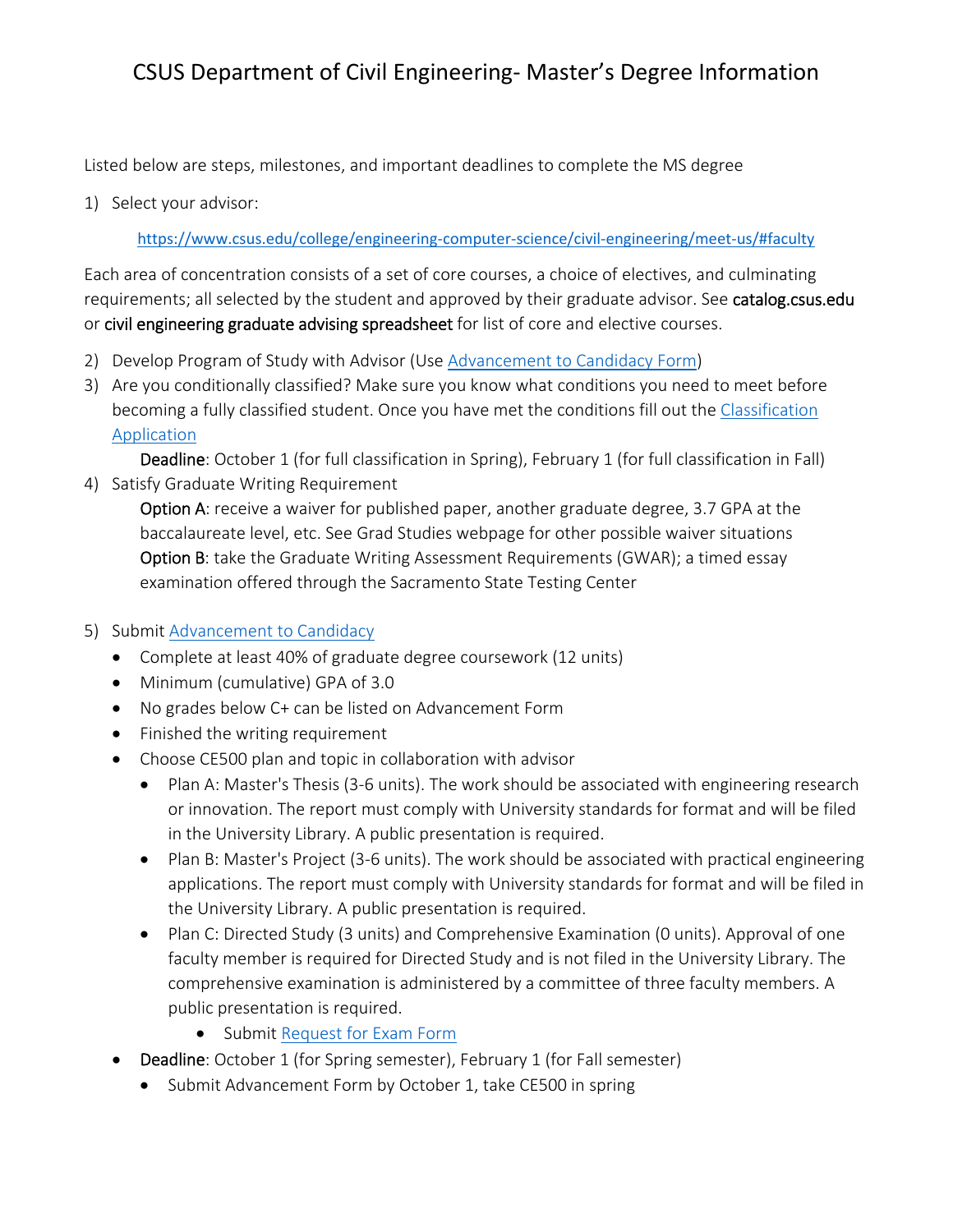## CSUS Department of Civil Engineering‐ Master's Degree Information

- Submit Advancement Form by February 1, take CE500 in fall
- Complete (with advisor) and submit CE500 Topic Form to civil engineering department
- 6) Culminating Requirement (CE500) semester
	- Attend thesis or project workshop for Plan A and Plan B.
		- Call or visit the Office of Graduate Studies to register. Workshop dates, times and location are posted on the OGS website www.csus.edu/graduate‐studies
	- **•** Graduation Application
		- All Masters students must apply to graduate.
		- Students apply to graduate in the term they plan to complete the degree requirements.
		- There is no online Application for Graduation. Students can download the form from the OGS website.
		- The Application for Graduation must be signed by the student's Graduate Coordinator and the \$63.50 graduation fee paid in Student Financial Services before submitting the form to OGS.
		- Deadline: October 1 (for Fall Graduation), February 1 (for Spring Graduation)
	- Present work to civil engineering department faculty and students
		- This semester: October 1, 2017
		- Remind advisor that you will be presenting
	- Submit thesis/project: Due to graduate studies on the penultimate Friday of the semester
		- Due to civil engineering graduate coordinator one week prior for review
- 7) Continuous Enrollment
	- If the Culminating Requirement isn't completed in the semester enrolled, enroll in CE599 (continuous enrollment) to finish.
	- **•** Submit Continuous Enrollment Form
	- Allowed 3 semesters of continuous enrollment
	- If a student breaks enrollment after enrolling in 500 (culminating experience), when the student returns s/he must reenroll in the 500 (culminating experience) course again
	- Example 1:

| CE 500 | Fall 2014                                                                  |
|--------|----------------------------------------------------------------------------|
| CF 599 | Spring 2015                                                                |
| CF 599 | Fall 2015                                                                  |
| CF 599 | Spring 2016 (if not complete with degree requirement in last eligible 599, |
|        | must re-enroll in 500 units and pay full fees the following semester)      |

• Example 2:

| CF 500    | Fall 2014   |
|-----------|-------------|
| CF 599    | Spring 2015 |
| No enroll | Fall 2015   |
| CE500     | Spring 2016 |

- $\bullet$  \$281\* if form received by:
	- September 10 (for Fall term) and February 10 (for Spring term)